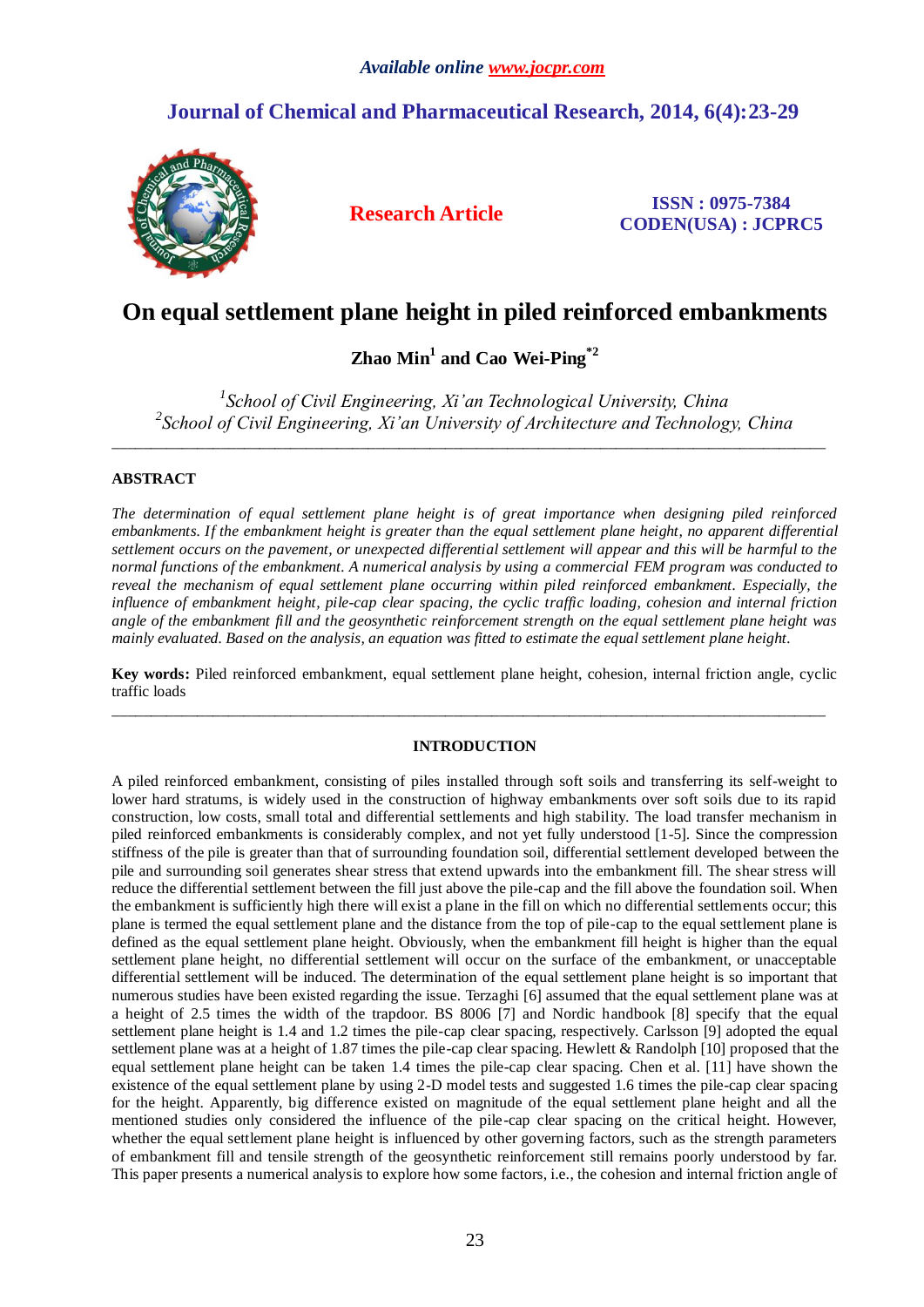the embankment fill, the geosynthetic reinforcement tensile strength and the cyclic traffic loads influence the equal settlement plane height. Moreover, a formulation based on the analysis was proposed to estimate the equal settlement plane height for practical engineering.

*\_\_\_\_\_\_\_\_\_\_\_\_\_\_\_\_\_\_\_\_\_\_\_\_\_\_\_\_\_\_\_\_\_\_\_\_\_\_\_\_\_\_\_\_\_\_\_\_\_\_\_\_\_\_\_\_\_\_\_\_\_\_\_\_\_\_\_\_\_\_\_\_\_\_\_\_\_*

# **1. NUMERICAL MODEL**

The 3D numerical model of the piled reinforced embankment is presented in Figure.1. The embankment fill is supported by piles and soft soils underlain by hard clay on which the piles rest. When conducting numerical analysis in this paper, the pile was considered as Linear-Elastic material with a length of 25 m and a diameter of 0.4m. Both the 6m high embankment fill and the 25m thick soft soils as well as 3m thick hard clay were considered as Mohr-Coulomb materials, while the geosynthetic reinforcement was regarded as membrane. The square cap placed on each individual pile top was also Linear-Elastic material with a thickness of 0.35m. All of the material parameters are listed in Table 1.



**Figure1. Numerical Model**

The displacements of the [bottom boundary](http://dict.cnki.net/dict_result.aspx?searchword=%e5%ba%95%e9%83%a8%e8%be%b9%e7%95%8c&tjType=sentence&style=&t=bottom+boundary) in three directions x, y and z are all zero. The displacement of left and right boundary in the x direction is zero, while in the y and z direction is free. The displacements of the back and front boundaries in the y direction is zero, while in the x and z direction is free. The top boundary can deform freely. The underwater level is just at the surface of the soft soils. Except for the side boundary within the pile length and the bottom boundary, other boundaries are permeable.

| Materials  | h(m) | , $(kN/m^3)$ | $(kN/m^3)$<br>$v_{\rm sat}$ | $k \text{ (m/d)}$ | $E_{\rm c}$ (Mpa) | $\boldsymbol{\iota}$ | $c$ (kPa)                | $\varphi$ ( $\gamma$ |
|------------|------|--------------|-----------------------------|-------------------|-------------------|----------------------|--------------------------|----------------------|
| Embankment |      | 20           | $\overline{\phantom{a}}$    |                   | 30                | 0.25                 |                          | 30                   |
| Soft soils | 20   | 12.5         | 17.5                        | 0.00124           |                   | 0.35                 | 1.5                      |                      |
| Hard soils |      | 12.5         | 17.5                        | 0.00124           | 25                | 0.25                 | 18                       | 22                   |
| Pile       | 25   | 25           | $\sim$                      |                   | 30000             | 0.167                |                          |                      |
| Pile-cap   | 0.35 | 25           | $\overline{\phantom{a}}$    |                   | 30000             | 0.167                | $\overline{\phantom{a}}$ |                      |

**Table 1 Physical and Mechanical Parameters of the Materials**

In order to simulate the practical step by step filling of the embankment, the construction of the embankment fill was simulated as a series of instant fillings; each filling of 0.2 m high embankment was followed by a 2-day of consolidation. After the filling is completed, the excess pore pressures in the soft soils were allowed to dissipate to no more than 1kPa.

The cyclic traffic load is a kind of periodically dynamic load applied on the pavement repeatly. Hyodo et al. [11] Measured the vertical soil pressure below pavement in a field test and found that the soil pressure in a certain depth below the pavement could be described as sinusoidal function. When conducting numerical analysis in this paper, the cyclic traffic load was simulated as two parallel rotating wheel loads which were further simplified as a series of discrete semi-sinusoidal function with amplitude of 100 kN and a frequency of 2 Hz. The cyclic traffic load was assumed to apply on the pavement for 6000 times. In the subsequent analysis, unless stated otherwise, 1.0m, 10 kPa, 30° and 6.0 m are assumed for the pile-cap clear spacing, the cohesion and the internal friction angle of the fill and the embankment height, respectively.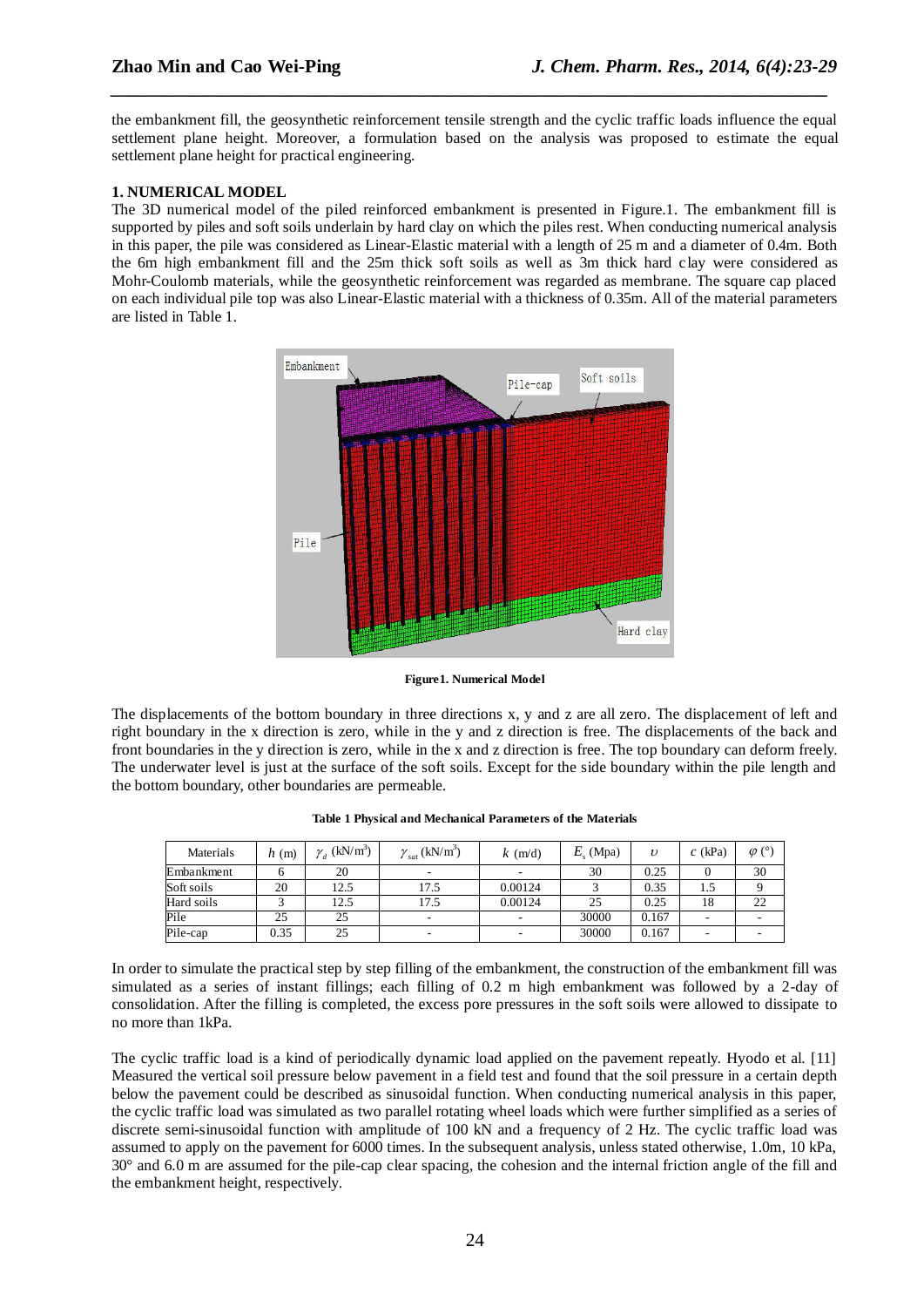#### **RESULTS AND ANALYSES**

*\_\_\_\_\_\_\_\_\_\_\_\_\_\_\_\_\_\_\_\_\_\_\_\_\_\_\_\_\_\_\_\_\_\_\_\_\_\_\_\_\_\_\_\_\_\_\_\_\_\_\_\_\_\_\_\_\_\_\_\_\_\_\_\_\_\_\_\_\_\_\_\_\_\_\_\_\_*

The settlements on different elevations within the embankment under traffic loads are shown in Figure 2. Overall, the differential settlements at the lower part of the embankment are quite bigger while become smaller and smaller upwards. It can be seen that on a plane with a height of 0.65 m, the minimum settlement is 52.88 mm while the maximum settlement is 61.28 mm, the corresponding differential settlement is 8.4 mm. It can also be noticed that the maximum differential settlement reduced to 1.04 mm on a plane with a height of 1.6 m and the maximum differential settlement can be negligible on the plane with a height of 2.4 m. Therefore, the equal settlement plane height can be taken 2.4 m. For the situation discussed in this section, the pile-cap clear spacing is 1.0m so the corresponding ratio of the equal settlement plane height to the pile-cap clear spacing, He/S, is 2.4.

The influence of the embankment height on the equal settlement plane height is depicted in Figure 3. With the embankment height increasing from 4.0 m to 8.0 m, the equal settlement plane height increases from 2.2 m to 2.6m, and the corresponding value of He/S increases from 2.2 to 2.6. This implies that the bigger the value of the embankment height, the bigger the ratio of the equal settlement plane height to the pile-cap clear spacing.



**Figure 3. Effect of Embankment Height on Equal Settlement Plane Height**

Figure 4 shows the relation of the equal settlement plane height and the pile-cap clear spacing. It should be noticed that the equal settlement plane height increases with the increasing of the pile-cap clear spacing, e.g., when the pile-cap clear spacing increases from 0.4 m to 1.4 m, the equal settlement plane height increases from 1.0 m to 3.0 m,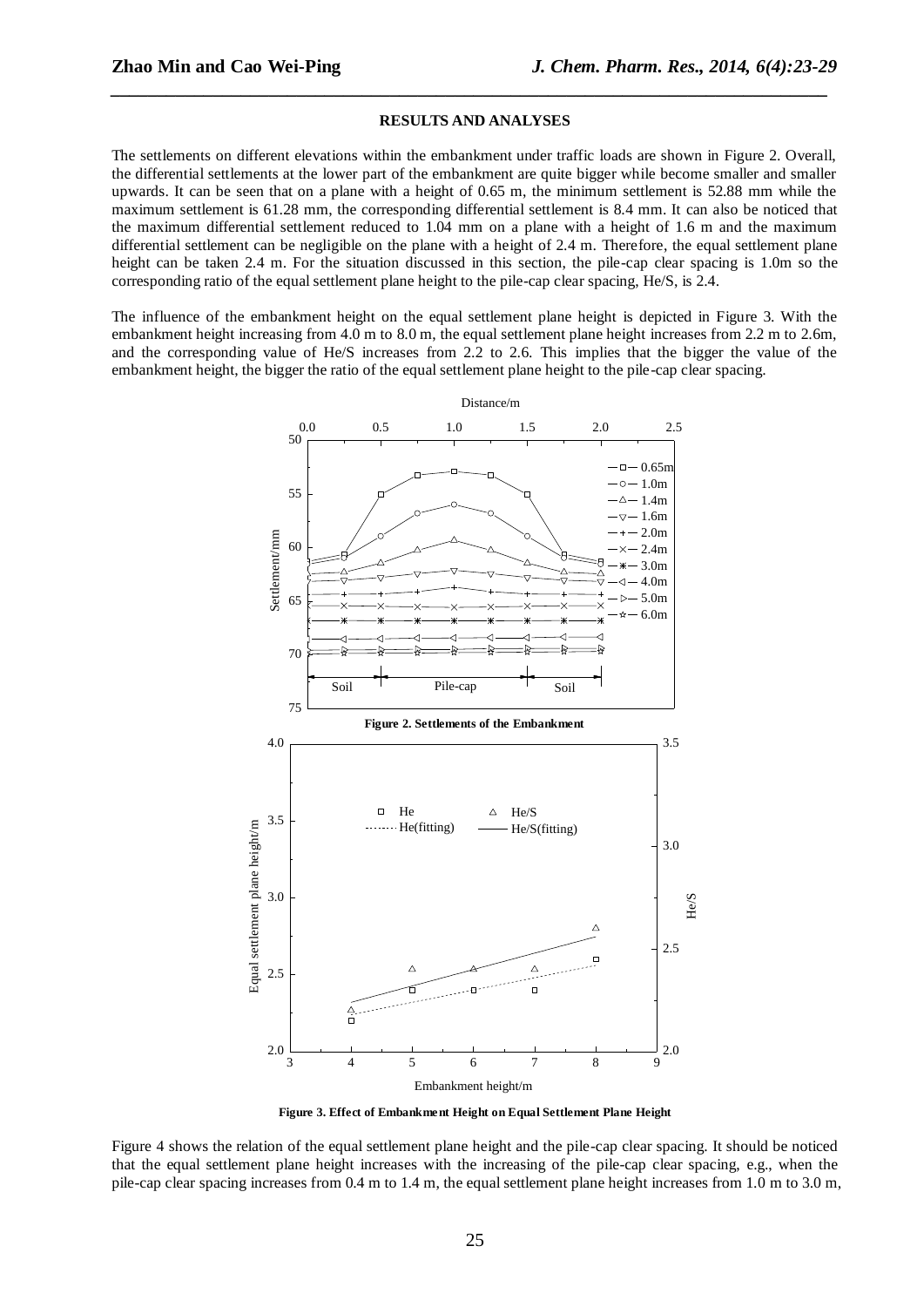while the ratio of He/S decreases from 2.5 to 2.14. The increasing in the pile-cap clear spacing denotes the increasing in the equal settlement plane height, but the decreasing in the ratio, He/S.

*\_\_\_\_\_\_\_\_\_\_\_\_\_\_\_\_\_\_\_\_\_\_\_\_\_\_\_\_\_\_\_\_\_\_\_\_\_\_\_\_\_\_\_\_\_\_\_\_\_\_\_\_\_\_\_\_\_\_\_\_\_\_\_\_\_\_\_\_\_\_\_\_\_\_\_\_\_*

Both Figure 3 and Figure 4 demonstrate that whether the embankment height or the pile-cap clear spacing has effect on the ratio of the equal settlement plane height to the pile-cap clear spacing, but the influence is considerably limit.





Figure 5 presents the influence of embankment fill internal friction angle on the equal settlement plane height. With the increasing of the internal friction angle from 20 $^{\circ}$  to 40 $^{\circ}$ , the equal settlement plane height decreases from 2.6 m to 2.2 m, and the ratio of the equal settlement plane height to the pile-cap clear spacing decreases from 2.6 to 2.2. This implies that a higher value of the fill internal friction angle will result in a lower value of the ratio.



**Figure 5. Effect of Internal Friction Angle of the Fill on Equal Settlement Plane Height**

Figure 6 shows the effect of embankment fill cohesion on the equal settlement plane height. Apparently, the equal settlement plane height remains a constant of 2.4 m despite of the increasing of cohesion from 0 kPa to 20 kPa. This suggests that the cohesion of the embankment fill has no effect on the equal settlement plane height.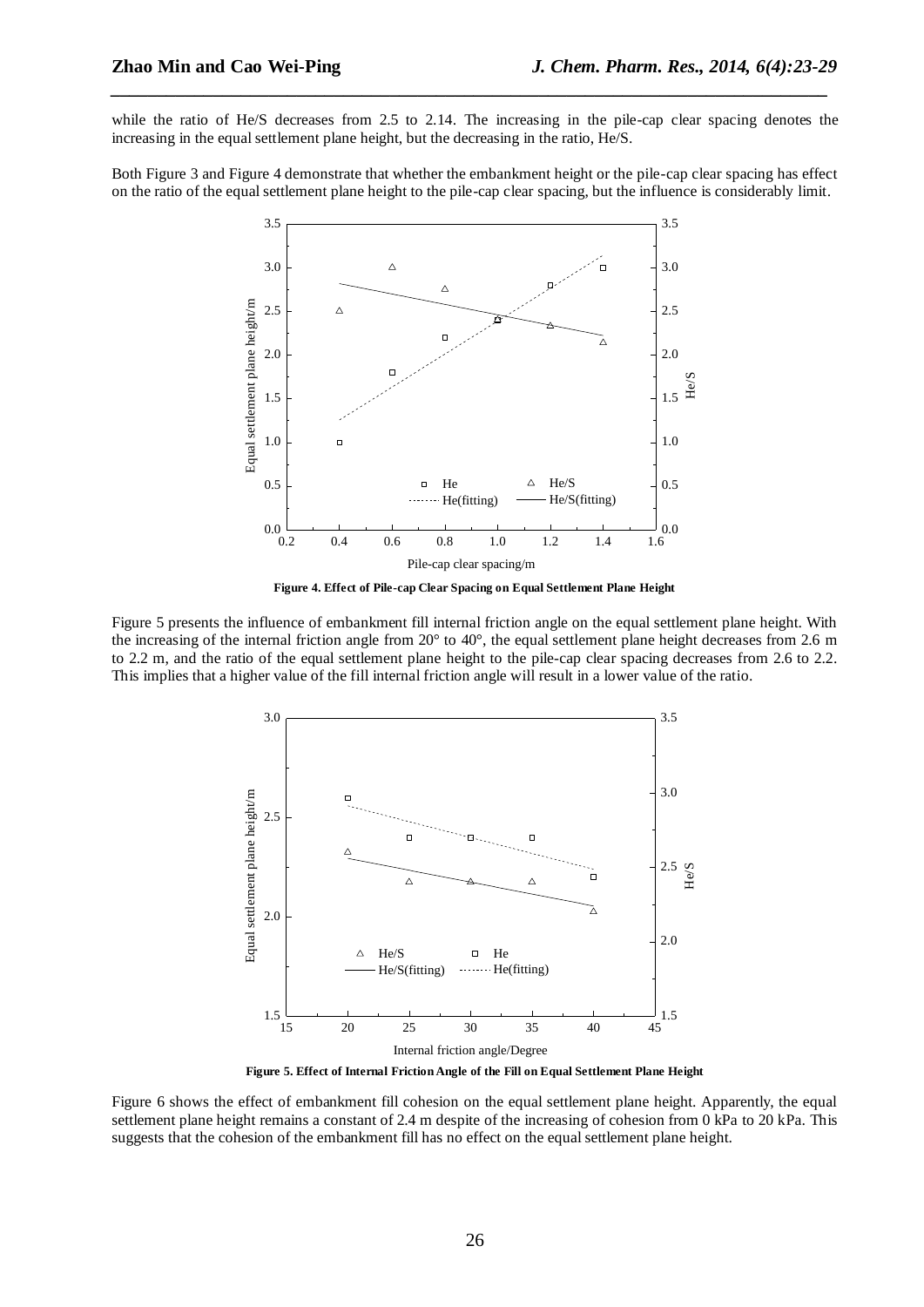Geosynthetic reinforcements are often included to strengthen the soil arching within piled reinforced embankment but different arguments exist regarding the effect of the geosynthetic reinforcements on the equal settlement plane height. Figure 7 suggests the tensile strength of geosynthetic reinforcement has no effect on the equal settlement plane height; this maybe attributes to the assumption of zero flexural stiffness for the geosynthetic reinforcement.

*\_\_\_\_\_\_\_\_\_\_\_\_\_\_\_\_\_\_\_\_\_\_\_\_\_\_\_\_\_\_\_\_\_\_\_\_\_\_\_\_\_\_\_\_\_\_\_\_\_\_\_\_\_\_\_\_\_\_\_\_\_\_\_\_\_\_\_\_\_\_\_\_\_\_\_\_\_*

The effect of the cyclic traffic loads on the equal settlement plane height is presented in Figure 8. It can be seen that with the increasing of the single axial load from 50 kN to 150 kN, the equal settlement plane height increases from 2.2 m to 2.6 m, while the corresponding ratio, He/S, increases from 1.25 to 2.6. This suggests that the application of the cyclic traffic loading will make the equal settlement plane move upwards and the bigger the single axial load, the higher the equal settlement plane.



**Figure 7. Effect of Geosynthetic Reinforcement Strength on Equal Settlement Plane Height**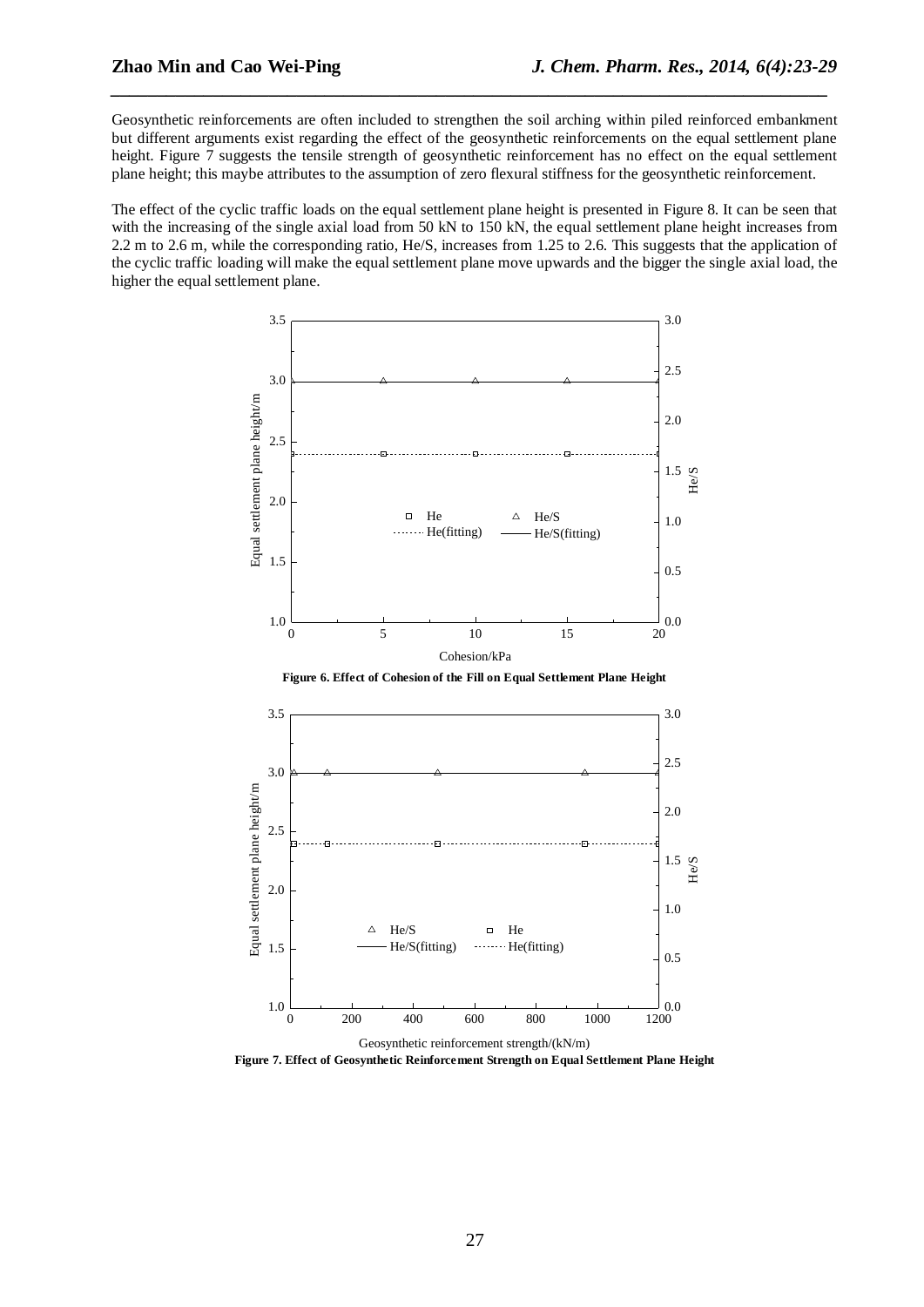

*\_\_\_\_\_\_\_\_\_\_\_\_\_\_\_\_\_\_\_\_\_\_\_\_\_\_\_\_\_\_\_\_\_\_\_\_\_\_\_\_\_\_\_\_\_\_\_\_\_\_\_\_\_\_\_\_\_\_\_\_\_\_\_\_\_\_\_\_\_\_\_\_\_\_\_\_\_*

**Figure 8. Effect of Single Axial Load on Equal Settlement Plane Height**

Based on the above analyses, it should be concluded that the pile-cap clear spacing has notable effect on the equal settlement plane height, the single axial pressure, the embankment height and the fill internal friction angle have some little effect, while the fill cohesive and the tensile strength of the geosynthetic reinforcement has no effect at all. Therefore, an empirical equation was proposed to calculate the equal settlement plane height, i.e.,

$$
\frac{H_e}{S} = 2.4 + 0.91 \cdot \tan(30^\circ - \varphi) + 0.16 \cdot \frac{H - 6}{S} + 0.08 \cdot \frac{P - 100}{100}
$$
(1)

Where He = the equal settlement plane height, m;  $S =$  the pile-cap clear spacing, m; H = the embankment height, m;  $\varphi$  = the internal friction angle of the embankment fill and P = the single axial load, kN.

Cao et al. [13] investigated the mechanism of soil arching in piled reinforced embankment by field test and presented the equal settlement plane height according to the development of the soil pressures on pile-cap as well as that on foundation soils. The comparison of the calculated equal settlement plane height using equation (1) and that measured by Cao et al. [13] is given in Table 2. It should be pointed out that the measured equal settlement plane heights in Table 2 were not really measured but inferred according to the variation of soil pressures applied on the pile-cap and that on surrounding soils. The maximum and the minimum relative error between the measured and the present calculated equal settlement plane height are 35.29% and 6.25%, respectively. Considering the fact that the measured equal settlement plane heights in Table 2 were not really measured and the calculated equal settlement plane height is always greater than the measured one, the Equation presented above for estimating the equal settlement plane height is considerably trusted.

**Table 2 Comparison of Measured and Calculated Equal Settlement Plane Height**

| Position    | Embankment<br>height(m) | Pile<br>spacing<br>(m) | (m)  | Cap width Pile-cap clear spacing<br>(m) | Equal settlement plane height $(m)$ | Relative   |        |
|-------------|-------------------------|------------------------|------|-----------------------------------------|-------------------------------------|------------|--------|
|             |                         |                        |      |                                         | Measured                            | Calculated | error  |
| $K10+825$   | 5.0                     | 3.0                    |      |                                         | 3.2                                 | 3.4        | 6.25%  |
| $K10+850$   | 5.0                     | 3.0                    | l.75 | l.25                                    | 2.4                                 | 2.8        | 16.67% |
| $K16 + 820$ | 5.0                     | 2.0                    | 1.0  | .0                                      |                                     | 2.3        | 35.29% |
| $K19+930$   | 5.0                     | 2.5                    | 1.0  |                                         | 2.8                                 | 3.4        | 21.43% |

#### **CONCLUSION**

The equal settlement plane has been used in some existing design methods and shown to exist in the numerical analysis. The effect of the pile-cap clear spacing, the cyclic traffic loading, mechanical properties of the embankment fill as well as some other factors on the equal settlement plane height was analyzed. The results indicate that the equal settlement plane height is significantly affected by the pile-cap clear spacing, the fill cohesion